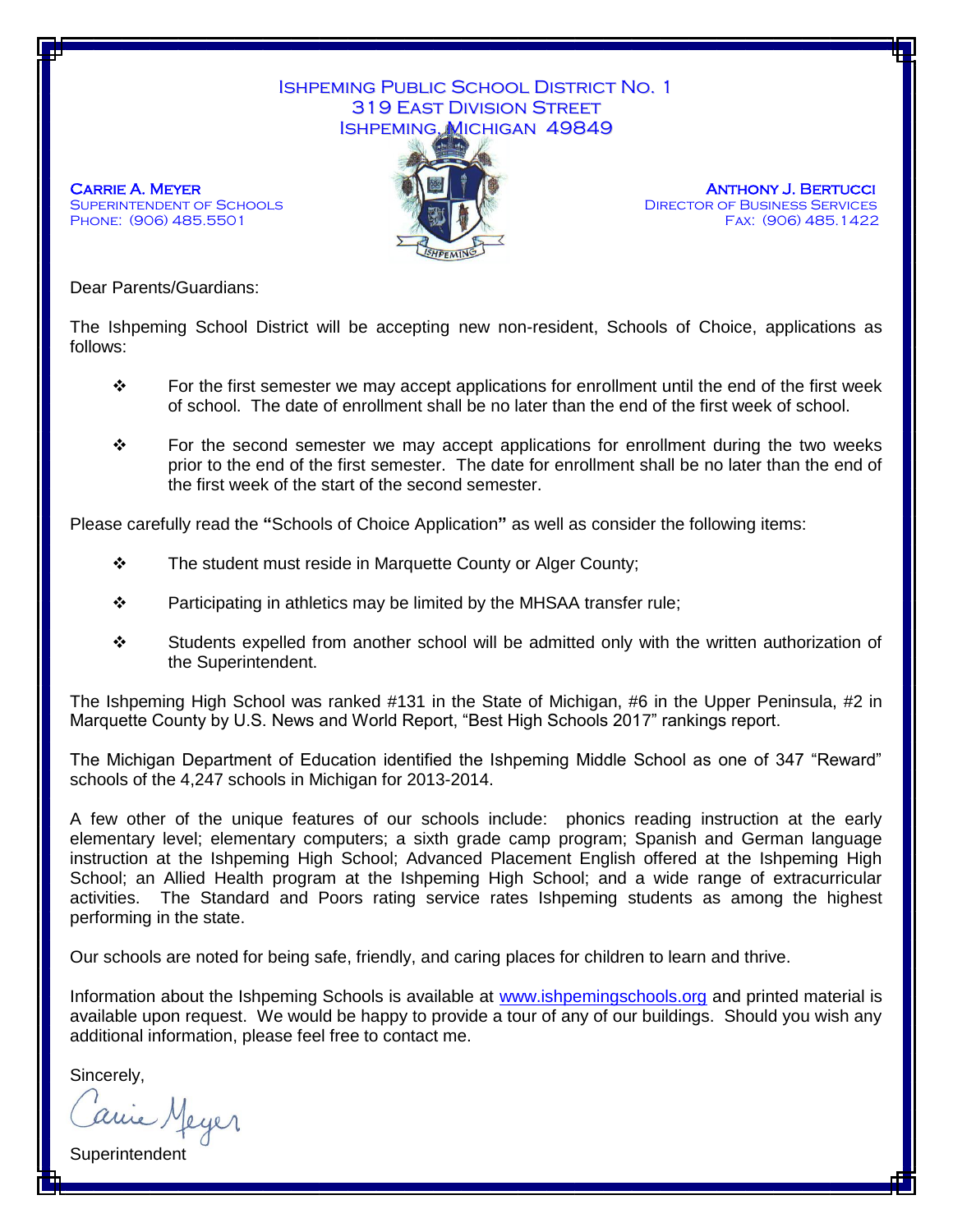

Ishpeming Public School District No. 1 319 East Division Street Ishpeming, Michigan 49849



## **Schools of Choice Application (SECTION 105)**

Please complete the following information and submit to the **Ishpeming Public School District**. If you should need assistance, please do not hesitate to contact the Superintendent's Office at 906.485.5501 Ext. 431.

| Name of Student:                                                                                                                                                                                                                    |             | Date of Birth: Date of Birth: |                                                                 |               |           |                  |  |
|-------------------------------------------------------------------------------------------------------------------------------------------------------------------------------------------------------------------------------------|-------------|-------------------------------|-----------------------------------------------------------------|---------------|-----------|------------------|--|
| Last School Attended:                                                                                                                                                                                                               |             |                               |                                                                 |               |           |                  |  |
| Last Grade Completed:                                                                                                                                                                                                               |             |                               |                                                                 |               |           |                  |  |
|                                                                                                                                                                                                                                     |             |                               |                                                                 |               |           |                  |  |
| Is the student's current education being guided by a 504 or an IEP plan (this also includes speech and<br>language services)?                                                                                                       |             |                               |                                                                 | Yes $\square$ | <b>No</b> | П                |  |
| If yes, please provide a copy of the plan.                                                                                                                                                                                          |             |                               |                                                                 |               |           |                  |  |
| Has the student ever been suspended or expelled from school?                                                                                                                                                                        |             |                               |                                                                 | Yes $\Box$    | No.       | □                |  |
| In School Suspensions (ISS)<br>Long-term suspensions (10 days or more)                                                                                                                                                              | 0<br>$\Box$ |                               | Out of School Suspensions (OSS)<br>Expelled from school         |               |           | $\Box$<br>$\Box$ |  |
| If applicable please provide the dates and reasons: <u>[11] Internal and reasons</u> in the set of the set of the set of the set of the set of the set of the set of the set of the set of the set of the set of the set of the set |             |                               |                                                                 |               |           |                  |  |
|                                                                                                                                                                                                                                     |             |                               |                                                                 |               |           |                  |  |
|                                                                                                                                                                                                                                     |             |                               | If more room is needed please attach a separate sheet of paper. |               |           |                  |  |
| <b>Student Address:</b>                                                                                                                                                                                                             |             |                               |                                                                 |               |           |                  |  |
|                                                                                                                                                                                                                                     |             |                               |                                                                 |               |           |                  |  |
| <b>Custodial Parent Name:</b>                                                                                                                                                                                                       |             |                               |                                                                 |               |           |                  |  |
| <b>Custodial Parent Address:</b>                                                                                                                                                                                                    |             |                               |                                                                 |               |           |                  |  |
|                                                                                                                                                                                                                                     |             |                               |                                                                 |               |           |                  |  |
| Home Phone:                                                                                                                                                                                                                         |             |                               |                                                                 |               |           |                  |  |
| E-Mail Address:                                                                                                                                                                                                                     |             |                               |                                                                 |               |           |                  |  |
|                                                                                                                                                                                                                                     |             |                               |                                                                 |               |           |                  |  |
|                                                                                                                                                                                                                                     |             |                               |                                                                 |               |           |                  |  |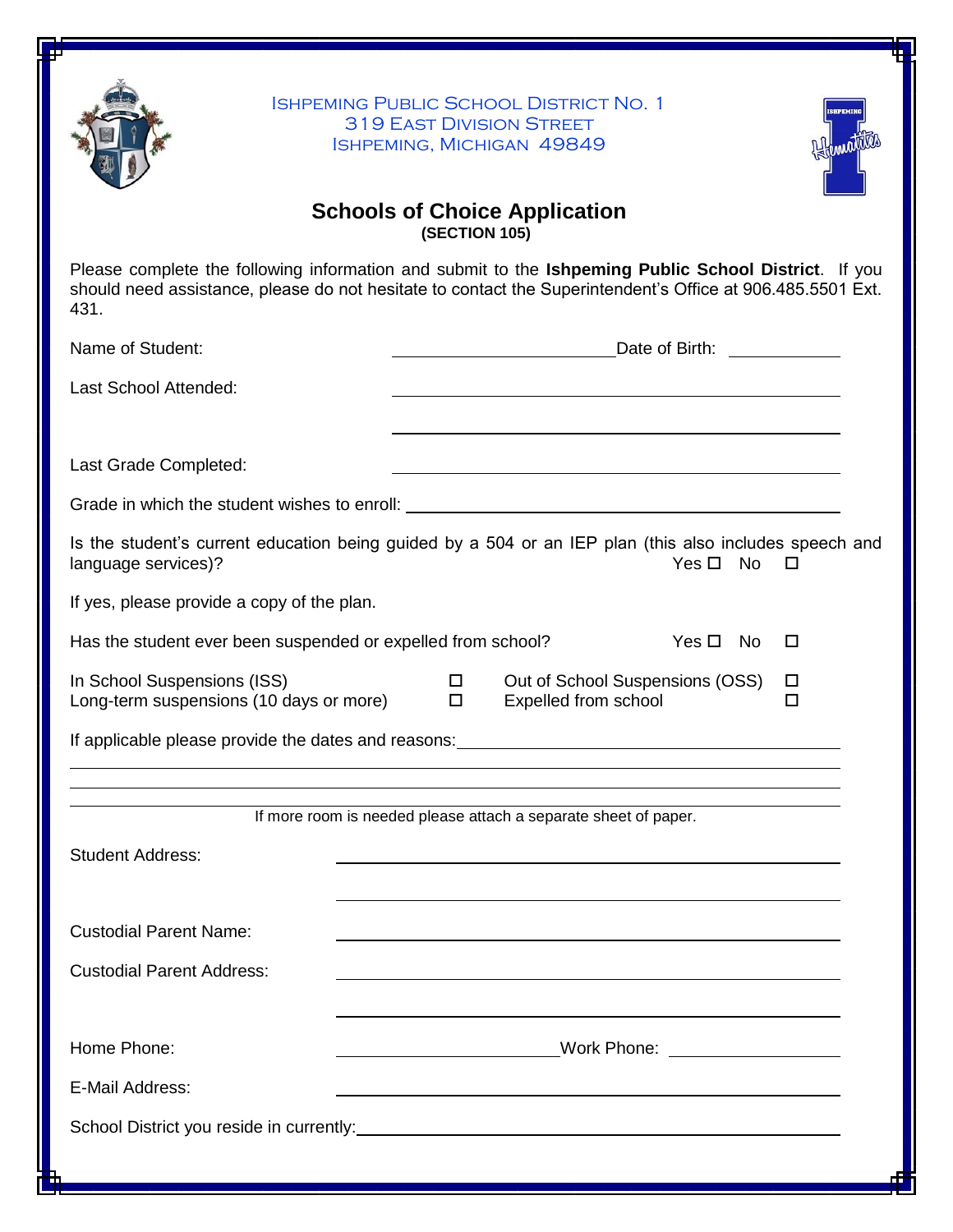| Other school aged children:                                                                                                                                      |                                       |  |  |  |  |  |
|------------------------------------------------------------------------------------------------------------------------------------------------------------------|---------------------------------------|--|--|--|--|--|
| Name                                                                                                                                                             | Grade                                 |  |  |  |  |  |
|                                                                                                                                                                  |                                       |  |  |  |  |  |
|                                                                                                                                                                  |                                       |  |  |  |  |  |
|                                                                                                                                                                  |                                       |  |  |  |  |  |
| By signing below, I acknowledge and accept the policies and regulations of the Ishpeming Public School<br>District No. 1 and the Michigan School of Choice laws. |                                       |  |  |  |  |  |
|                                                                                                                                                                  |                                       |  |  |  |  |  |
|                                                                                                                                                                  |                                       |  |  |  |  |  |
| PLEASE SIGN THE RECORDS REQUEST AND<br>PLACE IT WITH THE APPLICATION.                                                                                            |                                       |  |  |  |  |  |
| Please return this application and the Records Request to:                                                                                                       |                                       |  |  |  |  |  |
| <b>SUPERINTENDENT'S OFFICE</b><br>319 E. DIVISION STREET                                                                                                         |                                       |  |  |  |  |  |
| <b>ISHPEMING, MICHIGAN 49849</b>                                                                                                                                 |                                       |  |  |  |  |  |
|                                                                                                                                                                  |                                       |  |  |  |  |  |
|                                                                                                                                                                  |                                       |  |  |  |  |  |
| THE ISHPEMING PUBLIC SCHOOL DISTRICT<br><b>IS AN</b>                                                                                                             |                                       |  |  |  |  |  |
| EQUAL OPPORTUNITY EDUCATION INSTITUTION                                                                                                                          |                                       |  |  |  |  |  |
| For Superintendent's Office use only:                                                                                                                            |                                       |  |  |  |  |  |
| Date application received:                                                                                                                                       | Accepted: $\Box$ Not Accepted: $\Box$ |  |  |  |  |  |
| Date:                                                                                                                                                            | Signature:                            |  |  |  |  |  |
|                                                                                                                                                                  | Superintendent of Schools             |  |  |  |  |  |
|                                                                                                                                                                  |                                       |  |  |  |  |  |
|                                                                                                                                                                  |                                       |  |  |  |  |  |
|                                                                                                                                                                  |                                       |  |  |  |  |  |
|                                                                                                                                                                  |                                       |  |  |  |  |  |
|                                                                                                                                                                  |                                       |  |  |  |  |  |
|                                                                                                                                                                  |                                       |  |  |  |  |  |
|                                                                                                                                                                  |                                       |  |  |  |  |  |
|                                                                                                                                                                  |                                       |  |  |  |  |  |